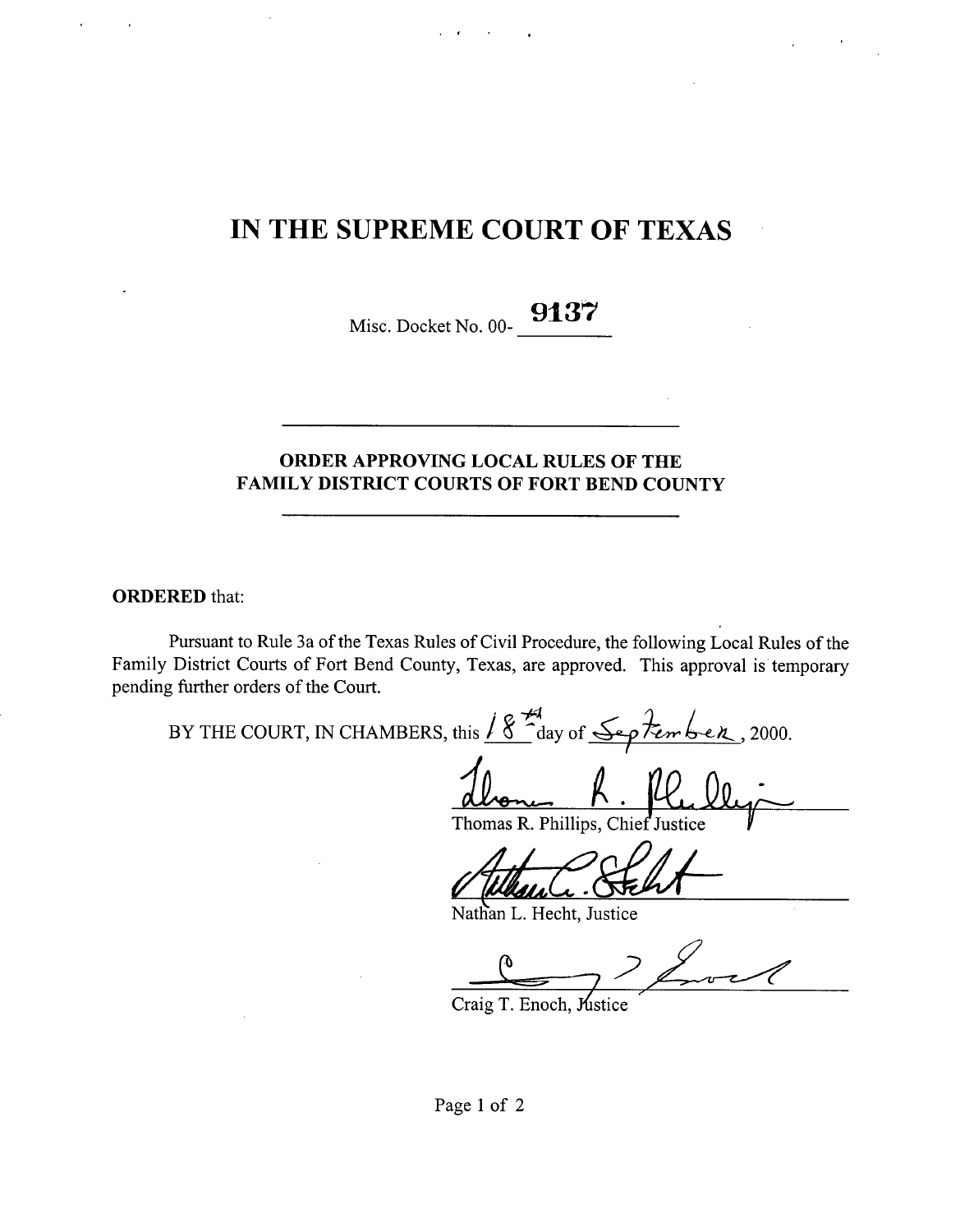incilla G

Priscilla R. Owen, Justice

Baker, Justice Jame

Greg Abbott, Justice

Deborat G. Hankinson, Justice

 $\theta$ 

Harriet O'Neill, Justice

Alberto R. Gonzales, Justice

Misc. Docket No. 00- **9137** Page 2 of 2

l,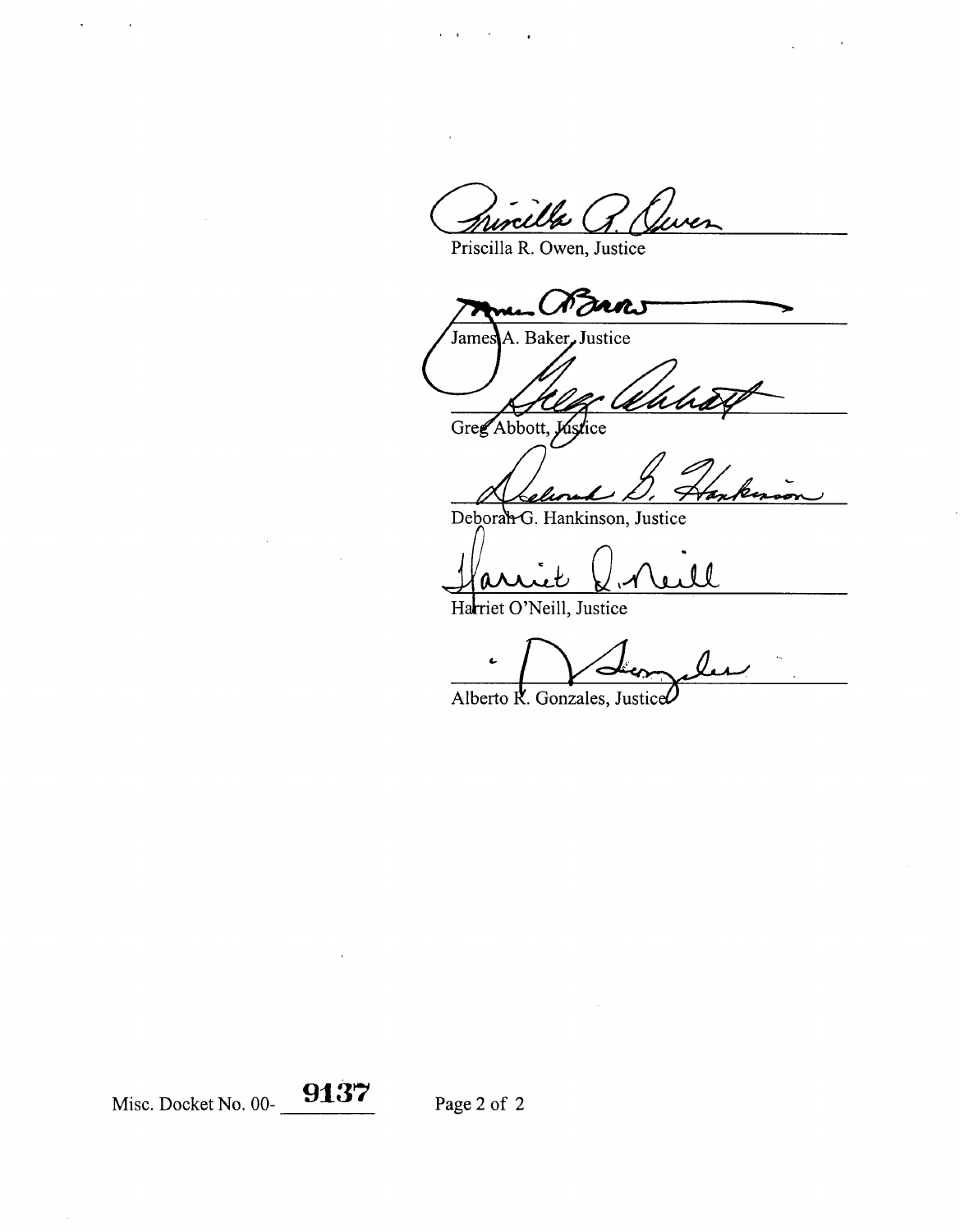# RULES OF THE 328TH AND 387TH DISTRICT COURTS

#### OF FORT BEND COUNTY, TEXAS

(Amended effective , 2000)

#### RULE 1. OBJECTIVE

- 1.1 Purpose of the Rules. Obtaining a fair, just and impartial adjudication of the rights of the parties and the children is the purpose of these rules. These rules encourage using alternate dispute resolution in all appropriate cases.
- 1.2 The rules shall apply equally to attorneys, parties and parties appearing pro se.
- RULE 2. TRANSFER OF CASES
	- **2.1 Transfer. Continuing, Exclusive Jurisdiction. All provisions of the Texas Family Code** ("TFC") **regarding continuing, exclusive jurisdiction and transfer shall take priority over these rules, provided that all such** cases ending in an odd cause number shall be heard in the 387<sup>th</sup> District Court, **except that all cases filed by the Texas Department of Protective** and Regulatory Services shall be heard in the 328<sup>th</sup> District Court, per **General Transfer Order signed August 27, 1999. All such cases ending in an even number shall be heard in the 328th District Court.**
	- 2.2 Multiple Suits. Subject to paragraph 2.1, when a suit is filed in the  $328<sup>th</sup>$ or the 387<sup>th</sup> District Court of Fort Bend County (referred to as Family District courts) and is in any way terminated (by non-suit or otherwise), a subsequent suit or cause of action involving substantially the same parties or the same subject matter shall be filed in, or transferred to, the court that first had jurisdiction of the parties or subject matter. This rule applies to all controversies, including divorce, support, conservatorship and all matters incident to them, whether sought by original proceedings or by modification, clarification or enforcement of a former order, judgement or settlement agreement. When such a situation is disclosed for the first time after the hearing begins, the judge of the court shall immediately order the suit transferred to the court in which the prior suit was filed.
	- 2.3 Enforcement of Consent Decree or Contract. Subject to paragraph 2.1 any action for the enforcement of a consent decree or contract arising out of or in conjunction with any action previously filed in any of the family District Courts shall be filed in the same court.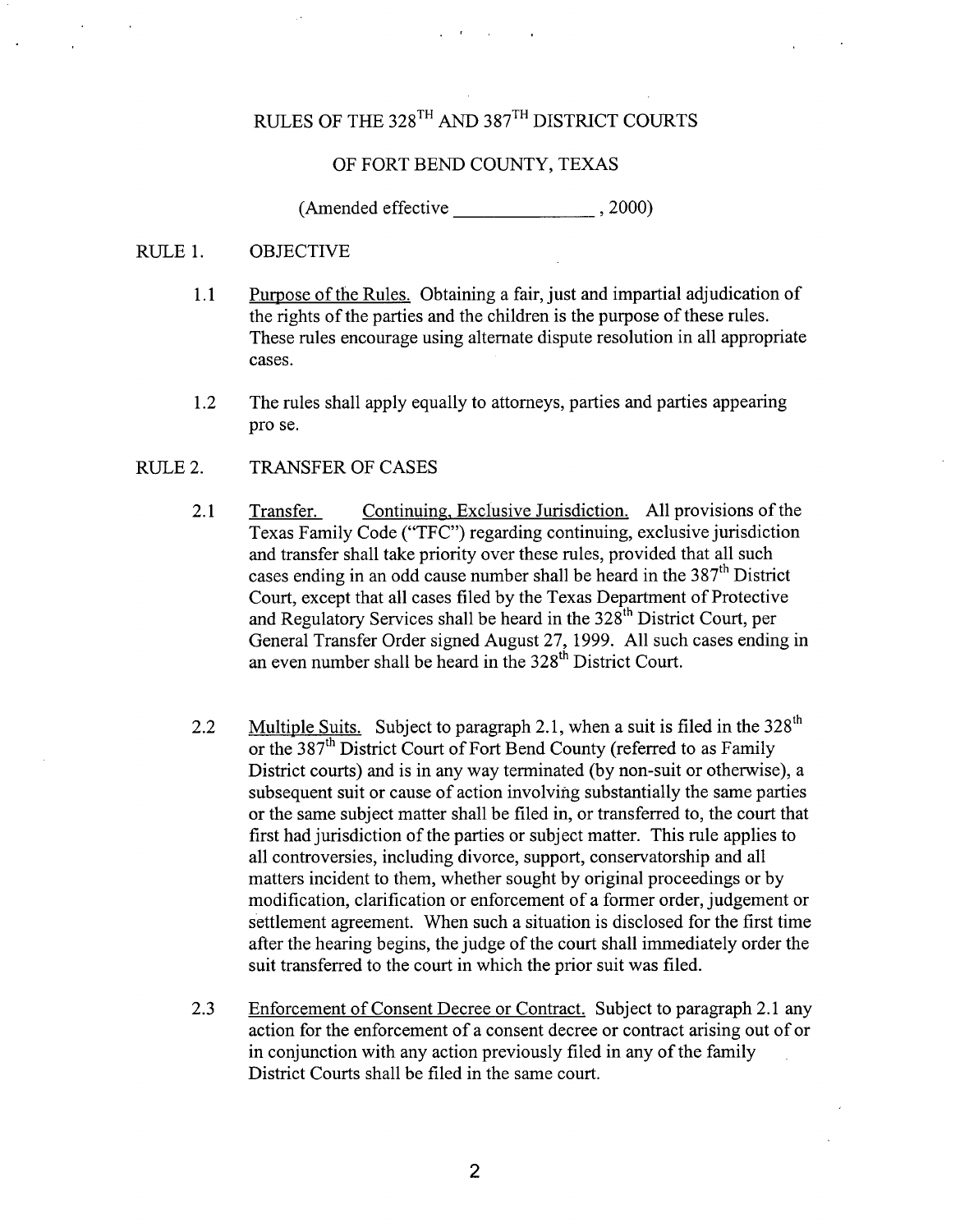- 2.4 Consolidation. A motion to consolidate cases shall be heard in the court where the lowest numbered case is pending. If the motion is granted, the consolidated case will be given the number of the lowest numbered case and assigned to the appropriate court.
- 2.5 Severance. If a severance is granted, the new case remains assigned to the court where the original case is pending, bearing the same file date and the same number as the original case with a letter suffix.
- 2.6 Presiding for Another. In all cases where a judge signs an order on behalf . of another court, the case shall remain in the original court.
- 2.7 Improper Court. If a case is improperly placed on the docket of one Family District Court, the judge of that court shall transfer the case to the proper court.

### RULE 3. FLOW OF CASES

3.1 Appearance of Counsel. Any attorney representing a party or pro se party in a case shall file an appropriate initial pleading with the court, be it a Petition, Answer, Notice of Appearance as Attorney of Record, or Motion and Order for Substitution of Counsel and promptly furnish a true copy thereof to opposing attorney or pro se party, as applicable. The pleading shall contain all information required under the Texas Rules of Civil Procedure ("T.R.C.P.") Rule 57.

#### 3.2. Docket Call Procedures.

3.2.1 Attorneys who will be late for court must give the court and opposing side notice of their estimated time of arrival at court and the reason for the delay. If the attorney is late because he or she must appear in another court at the same time, the clerk must be notified not only that the attorney will be late (as above) but also the specific court(s) in which the attorney will be appearing.

3.2.2 If an attorney does not appear in the courtroom within thirty (30) minutes of docket call, that party's motion may be ruled upon by the court and/or sanctions issued consistent with the Texas Rules of Civil Procedure, at the request of the opponent.

3.3 Telephone conferences. Use of telephone hearings between judges or associate judges and all attorneys in a case is encouraged for nonevidentiary matters. Telephone hearings shall be scheduled through the court coordinator.

3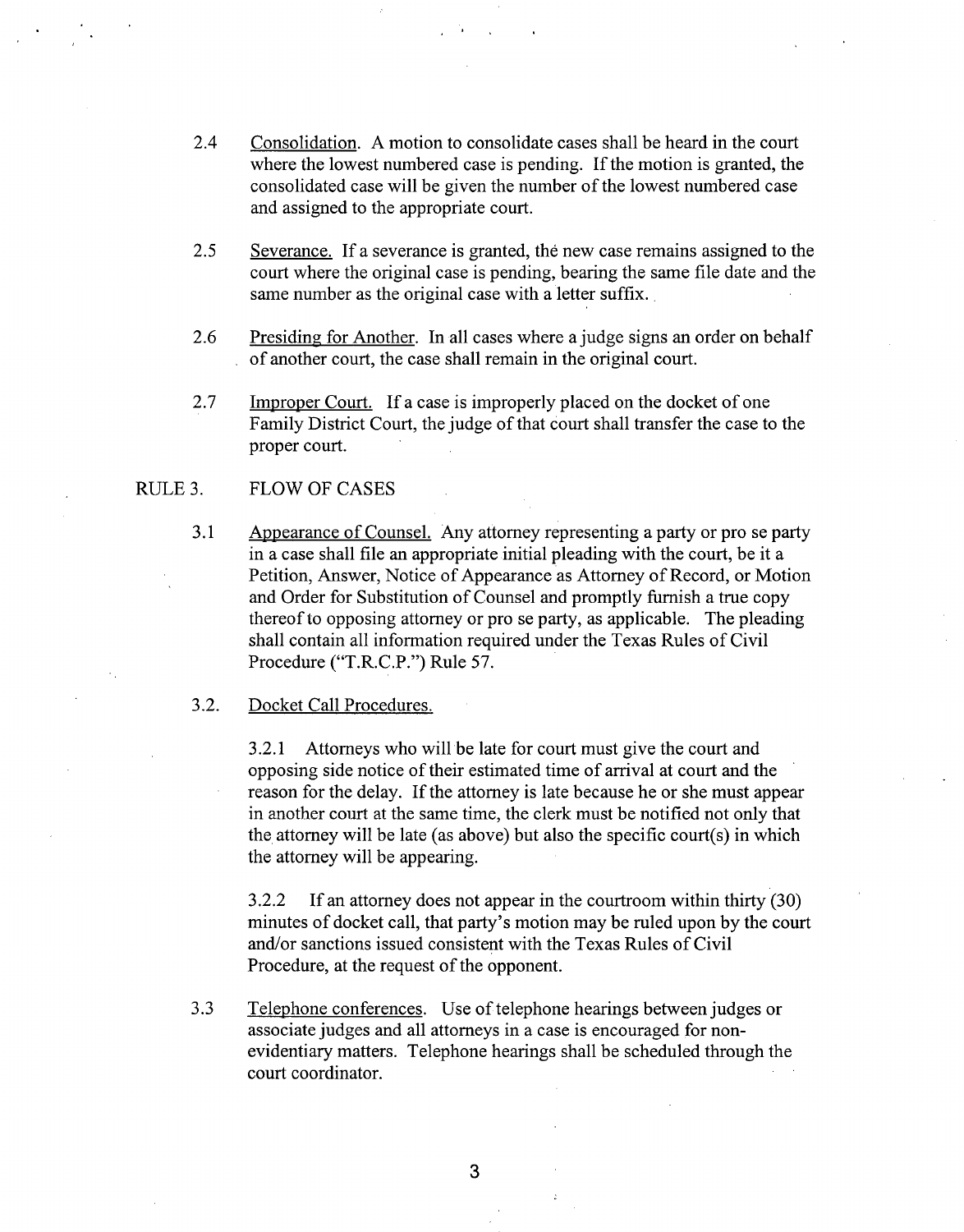- 3.4 Interview of Child/Child's Testimony. In all cases in which the court deems testimony of a child to be necessary or required by statute, the attorney wishing to have the child interviewed shall arrange a specific time through the court coordinator for the court to interview the child. No party is to bring a child to the courthouse to testify without prior arrangement pursuant to this rule, unless the child's attendance is required by court order including a writ of habeas corpus or attachment. The attorney who is responsible for the child's attendance at court shall immediately notify the court coordinator of the child's presence in the courthouse. The child shall not be brought into the courtroom without the express consent of the judge or associate judge.
- 3.5 Scheduling Orders. It shall be the duty of an attorney or pro se party entering a pending case to ascertain from the court whether a Scheduling Order has issued and if so, to obtain a copy of the Scheduling Order from the District Clerk's office. Notwithstanding the foregoing, it shall also be the duty of the Petitioner or Movant in a pending case in which a Scheduling Order has been issued to provide a copy of the Scheduling Order to each party who has made or makes a general appearance in the pending case.
- 3.6 Trials.

3.6.1 Manner of Setting. Cases shall be set for trial by order of the court.

3.6.2 Date of Settine. Cases shall be set for trial for a date certain. If a case is not assigned to trial by the Friday after the date it was set, whether because of a continuance or because it was not reached, the court shall reset the case to a date certain. Unless all parties agree otherwise, the first setting must comply with all requisites of T.R.C.P. Rule 245.

3.6.3 Assignment to Trial. A case is assigned to trial when counsel is called to the court to commence the jury or non-jury trial on the merits. For the purposes of engaged counsel, no court may have more than two cases assigned to trial at any one time.

3.6.4 Continuances. Continuances shall be governed by T.R.C.P. Rules 251 through 254.

3.7 Decrees, Judgments and Orders. All judgments and orders must be submitted to the court for signing within 14 days of the rendition date, unless otherwise directed by the court. The party who is directed to prepare the judgment or order shall furnish all opposing parties with a copy of the proposed judgment or order at least five (5) days prior to entry date. All judgments or orders in uncontested matters (except for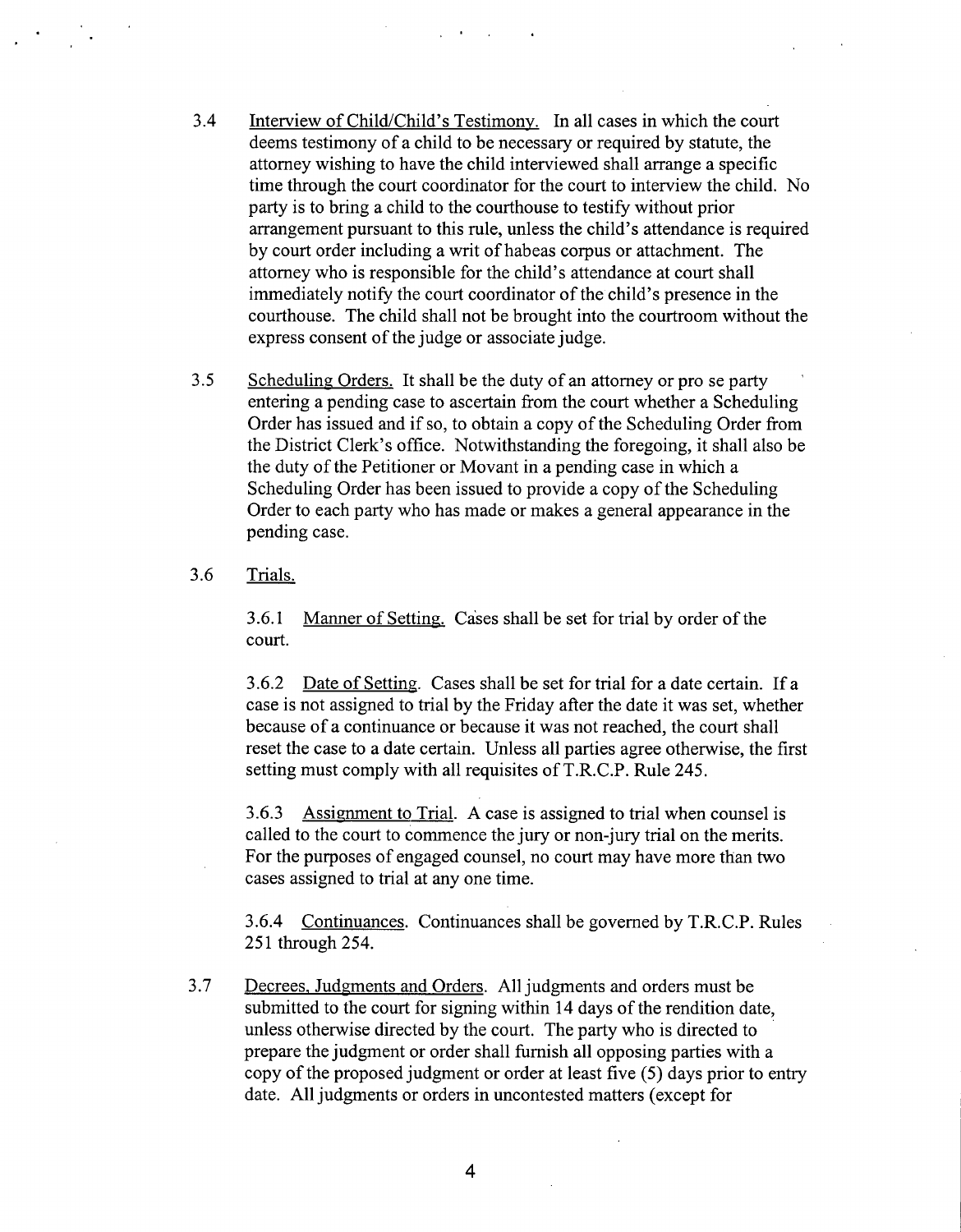settlements made pursuant to (T.R.C.P. Rule 11) and in default matters (where citation has been served and there has been no answer filed or other general appearance) must be presented at the time of hearing. All forms required by governmental entities shall be submitted, along with orders for withholding, QDROs and the like, as appropriate.

3.8 Parent Education. All parties required by paragraph 11.1 herein to attend a parent education course shall file with the court a certificate verifying the party's attendance at such course. The certificates shall be filed no later than the date the case is set for final hearing.

#### RULE 4. DISCLOSURE OF PROPERTY AND FINANCIAL INFORMATION

- 4.1 Temporary Orders. In any hearing for temporary orders in which child support or spousal support is an issue, completion and exchange of Financial Information Statements, copies of income tax returns for the past two years, and the three most recent payroll stubs shall be exchanged prior to the commencement of the hearing. This rule providing for the exchange of information shall constitute a discovery request and failure to comply with this rule may be grounds for sanctions, as provided by T.R.C.P. Rule 215.
- 4.2 Final Information. A party's final Inventory, Financial Information Statement and financial information required under the Family Code (including, but not limited to, the party's income tax returns for the past two years and the party's three most recent payroll stubs), as well as suggested findings regarding child support and a proposed division of property shall be exchanged no later than ten (10) days before trial, and shall be filed with the court at the commencement of trial. If children are involved in the proceeding, the inventory shall contain sufficient information so the court may render a qualified medical child support order regarding health insurance for the children. This rule providing for the exchange of information shall constitute a discovery request and failure to comply with this rule may be grounds for sanctions.
- 4.3 Inventory. Each inventory shall list each item of property and its value, and shall also list each liability, together with the amount of the liability, the number of periodic payments in arrears, if any, the property securing its payment, and the name of the creditor. Any property or liability shall likewise be characterized as separate or community. All beneficial interests in insurance and all benefits arising from a party's employment (such as pensions, profit sharing plans, savings or thrift plans, whether vested or non-vested) shall be identified. Each party shall incorporate as an exhibit to the inventory the last information fumished to the employee about to the employee's rights and monetary interest in the retirement and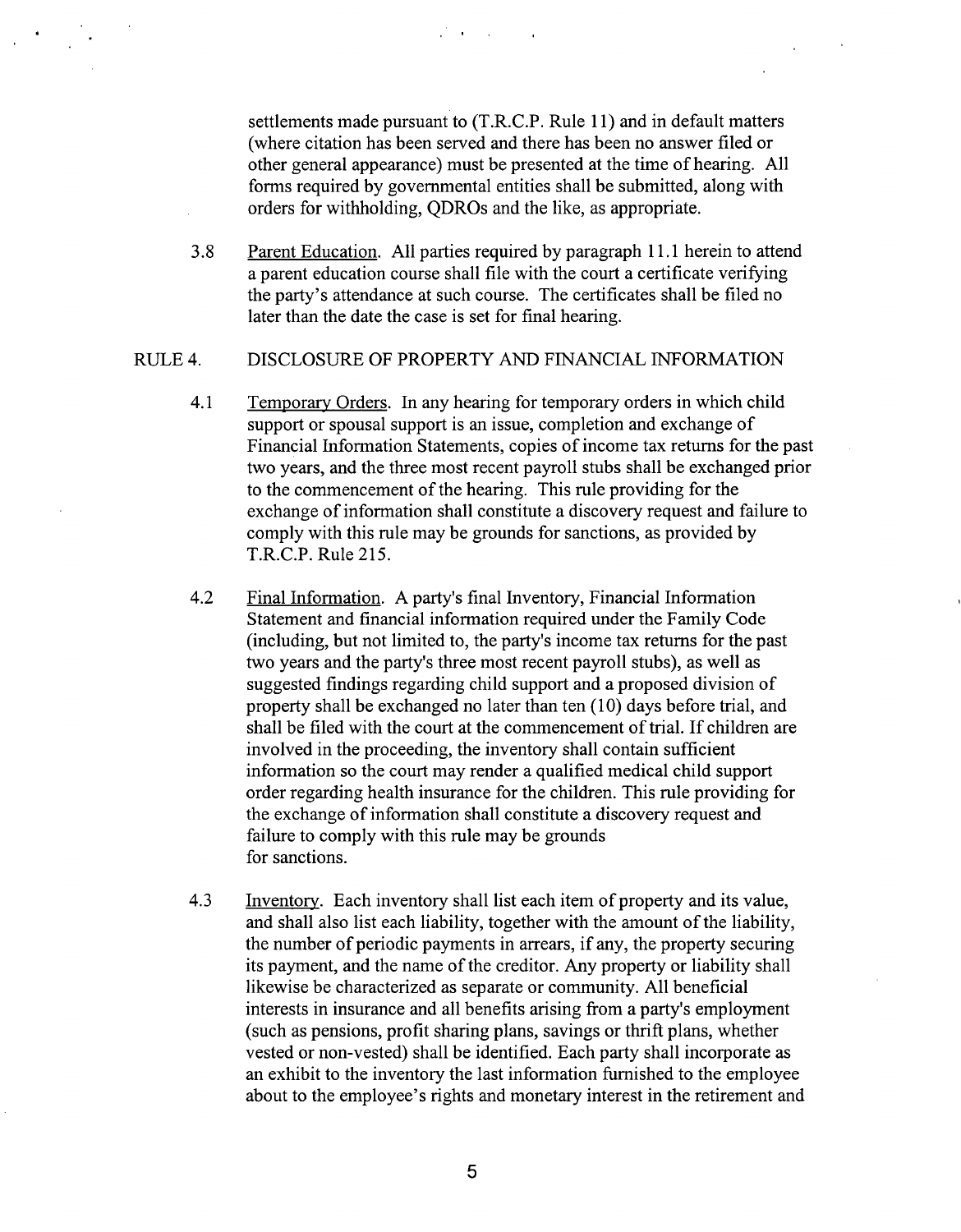savings plans. Each party shall also furnish sufficient information so the court may render a qualified domestic relations order, if applicable. The inventory shall list and total, in columnar format, the property values and liabilities. Each inventory shall show the net worth of the community estate.

# RULE 5. REQUIREMENTS FOR CERTAIN DOCUMENTS

5.1 Certificate of Conference.

**5.1.1 Unopposed motions shall be labeled "Unopposed" in the caption.**

**5.1.2 Opposed motions shall contain a certificate that:**

1) states that the movant and respondent have conferred with each other and in good faith have attempted to resolve the matter and

2) identifies the basis of disagreement between counsel; or

3) states that the parties have not been able to confer, and states in detail all efforts made to confer, including dates and methods of attempted communication.

5.1.3 The provisions of subparagraph 5.1.2 do not apply to motions for summary judgment, default judgments, motions for voluntary dismissal or non-suit, and motions involving service of citation.

# 5.2 Orders, Judgments and Decrees.

5.2.1 All Orders, including Decrees or Judgments, shall be submitted to the opposing attorney or pro se party for approval at least as to form, prior to filing with the court.

5.2.2 Orders based upon agreement of the parties shall also be submitted to the parties for approval as to substance.

# RULE 6. REFERRAL TO ASSOCIATE JUDGE

6.1 Referral. All pending cases and cases filed after the date of the adoption of these rules are hereby referred to the associate judge of each court pursuant to T. F. C. section 201.006, subject to limitations imposed by chapter 201.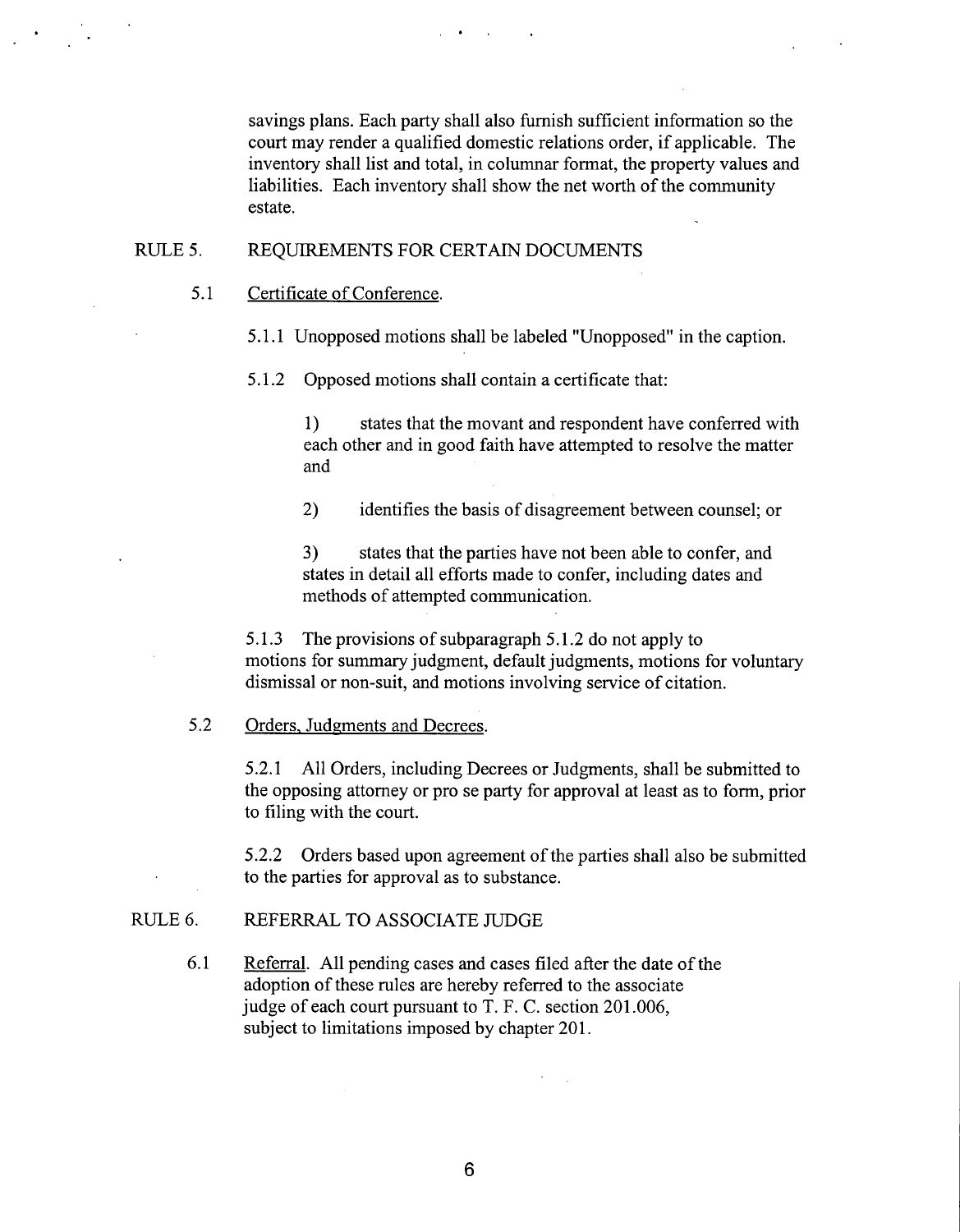6.2 Order of Referral. This Rule shall constitute the Order of Referral required by TFC section 201.006(a)(2), to any pending or future cases under Title 1, 2, 4, or 5.

# RULE 7. ALTERNATE DISPUTE RESOLUTION

- 7.1 Temporary Hearings. In cases involving disputed custody or visitation issues, the court shall make referrals for mediation to the Dispute Resolution Center or private mediators, or as agreed upon by the parties and attorneys. Additional issues may be mediated by agreement of the parties and attorneys. Attorneys of record may attend all mediations. Except for good cause shown, no temporary hearings involving disputed custody or visitation issues will be conducted until the issues have been mediated.
- 7.2 Final Trial. Except for good cause shown, all cases shall be submitted for alternate dispute resolution procedures before trial, as provided in paragraph 7.1.
- 7.3 Settlement Weeks. Referral of appropriate cases to alternate dispute resolution procedures shall also be made at one or more settlement weeks each year, as provided by law.

# RULE 8. CONFLICTING ENGAGEMENTS

- 8.1 Inter-County. The Rules of the Second Administrative Judicial Region control conflicts in settings of all cases between a Fort Bend County court and a non-Fort Bend County court.
- 8.2 Intra-County. Among the **trial courts sitting in** Fort Bend County:

8.2.1 Trial/Trial. An assigned trial setting takes precedence over a conflicting trial setting not yet assigned;

8.2.2 Trial/Non-Trial. An assigned trial setting takes precedence over conflicting non-trial settings, except as to a court-ordered mediation that is scheduled prior to the assignment to trial;

8.2.3 Non-Trial/Pre-Trial Intra-Court. The matter which was first filed, regardless of cause number, shall take precedence over subsequentially filed non-trial settings, non-court-ordered alternate dispute resolution and non-court-ordered depositions.

8.3 Judge or Associate judge. This rule is applicable whether the matter is assigned to the judge or the associate judge of a court.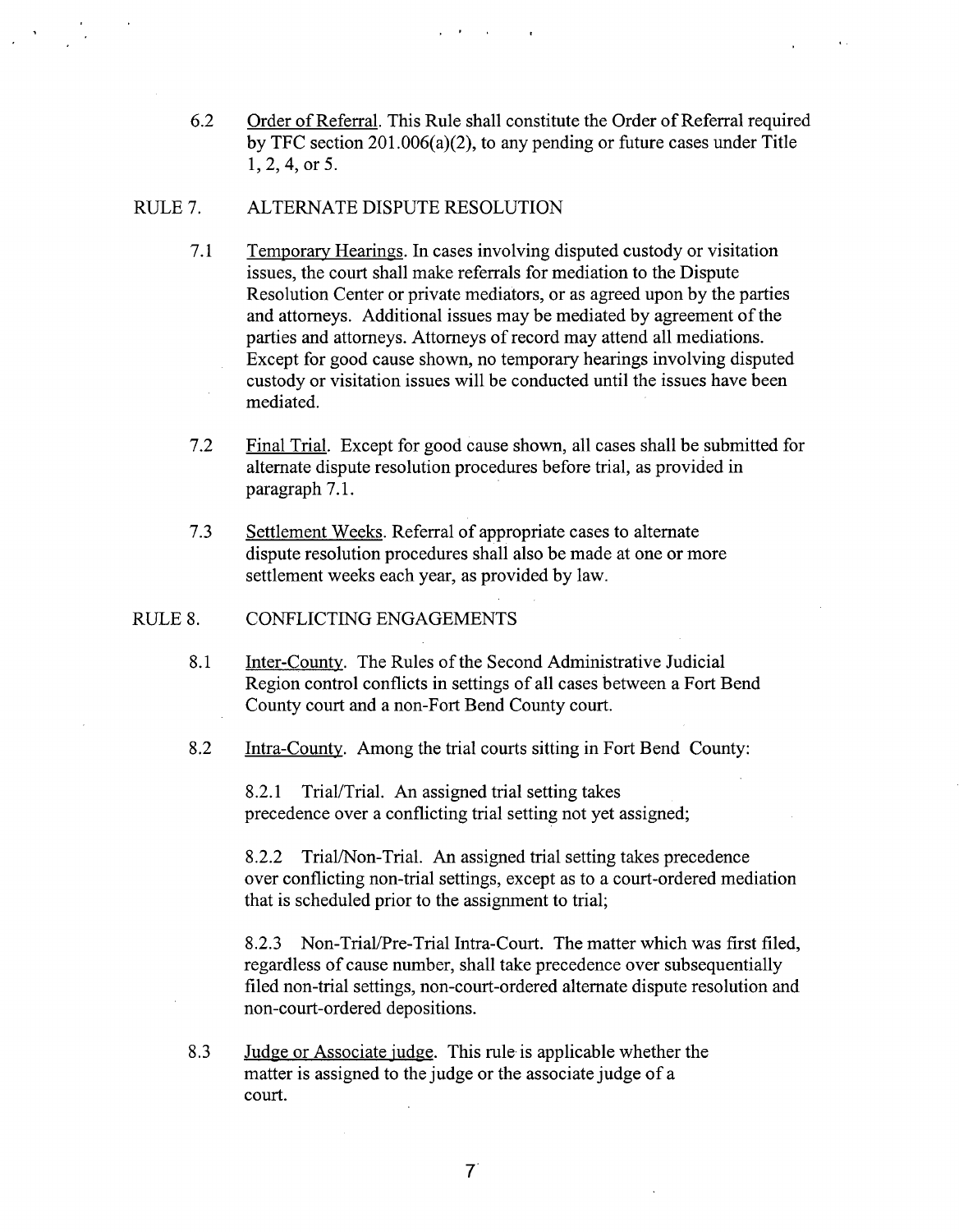- 8.4 Waiver. The court lacking priority shall yield.
- 8.5 Lead Counsel. This rule operates only where lead counsel, as defined by T.R.C.P. Rule 8, is affected, unless the court expands coverage to other counsel.
- 8.6 Engaged Counsel. Counsel is deemed engaged and unavailable for trial if he or she is participating in the actual trial or hearing of another case or in court-ordered alternate dispute resolution or court-ordered deposition.
- 8.7 Reporting of Conflicting Engagements. It is the duty of an attorney to report promptly to the court immediately upon learning of a conflicting engagement that might preclude that attorney's availability. Failure to do so may result in sanctions.

# RULE 9. VACATIONS OF ATTORNEYS

- 9.1 General Rule. Subject to the provisions of paragraph 9.2 of this rule, an attorney may designate not more than four weeks of vacation during a calendar year, during which time that attorney will not be assigned to trial or required to engage in any pretrial proceedings. This rule operates only where lead counsel, as defined by T.R.C.P. Rule 8, is affected, unless the court expands coverage to other counsel. The vacation designation shall be honored only if it is filed in writing with the District Clerk, and is accompanied by the attorney's designation of at least one attorney who has consented to act for the vacationing attorney. The designated attorney . shall be called upon to act only if the client consents to the designated attorney's representation, and then only if the court requests the designated attorney's participation due to an emergency.
- 9.2 Time for Designation. Written designation for vacation weeks during June, July, or August must be filed with the District Clerk by May 15 of that year. Written designation for vacation weeks in months other than June, July, or August must be filed with the District Clerk at least 60 days in advance. Designated vacation weeks protect the attorney from trials or pretrial proceedings during those weeks, unless a setting order was signed and the case was assigned to trial before the vacation designation was filed.

# RULE 10. UNIFORMITY

10.1 Letters and Orders. In managing their dockets under T.R.C.P. Rules 165a and 166, Family Trial Division judges shall endeavor to use form letters and orders approved by the district judges of Fort Bend County.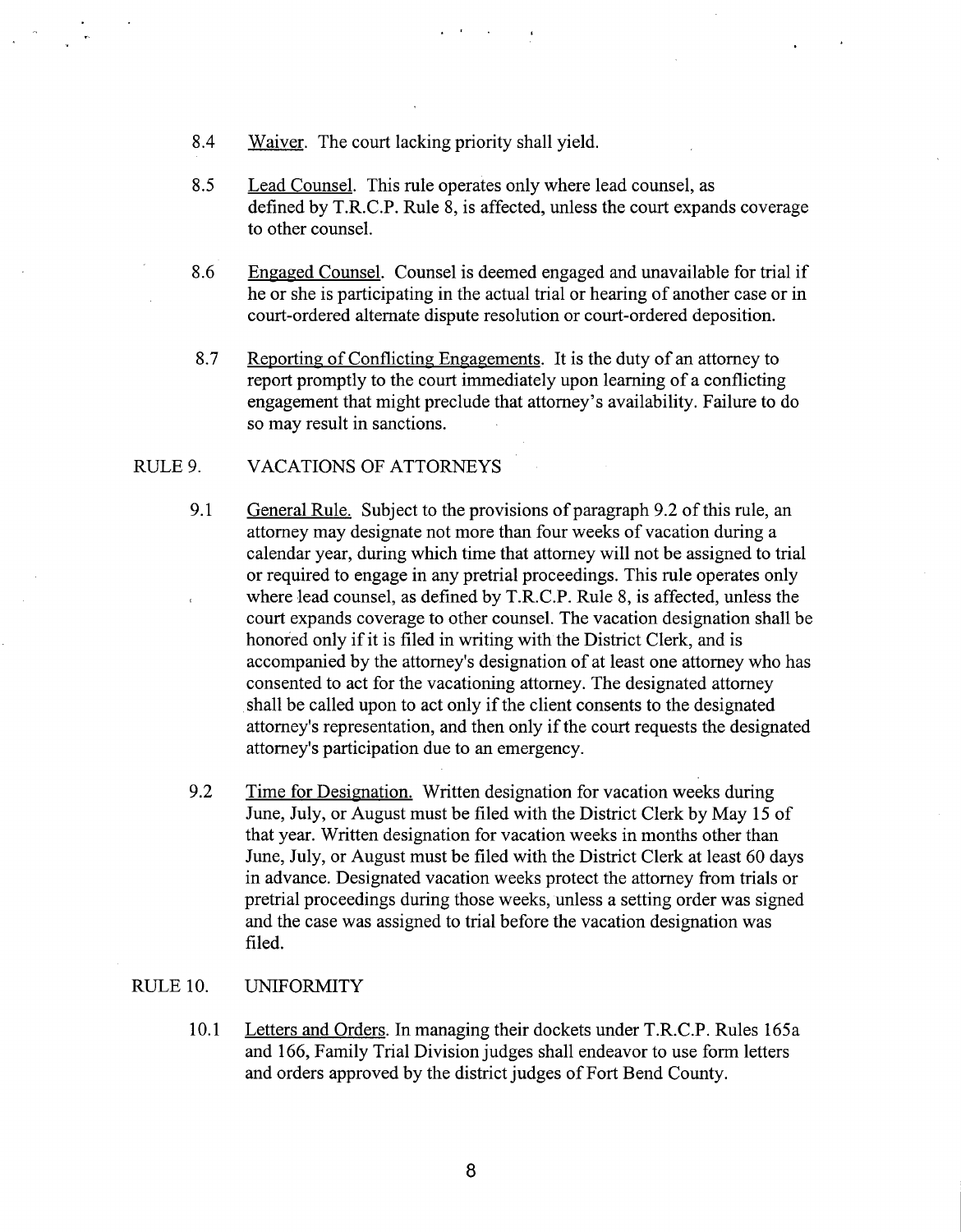10.2 Policies and Procedures. The district judges of Fort Bend County shall establish common policies and procedures on pertinent court business. Such policies and procedures shall be made available through the district clerk. Each court may additionally establish policies and procedures particular to that court.

#### RULE 11. PARENT EDUCATION COURSE

11.1 Except for good cause shown, all parents or other individuals requesting appointment as a conservator are required to attend a parent education course, whether the suit is an original suit or a modification.

#### RULE 12. APPLICABILITY

- 12.1 Effective Date. These rules shall become effective on , 2000 or upon their approval by the Texas September Supreme Court pursuant to T.R.C.P. 3a, whichever comes later.
- 12.2 Cross-Reference. Any reference in these rules to a statute or a court rule shall also apply to any successor statute or court rule, whether recodification, revision or amendment.
- 12.3 Apblicability. These **rules are applicable** to both jury **and non-jury cases.**

The foregoing are hereby Ordered and Adopted as the Rules of the  $328<sup>th</sup>$  and  $387<sup>th</sup>$ Judicial District Courts of Fort Bend County, Texas, and the District Clerk is hereby directed to record a copy of this order in the minutes of each of said Courts.

Signed this  $\angle b$  day of  $\frac{\sqrt{u}}{y}$  2000.

Thomas O. Stansbury

Judge 328<sup>th</sup> District Court

Robert J. Kern , Judge 387<sup>th</sup> District Court